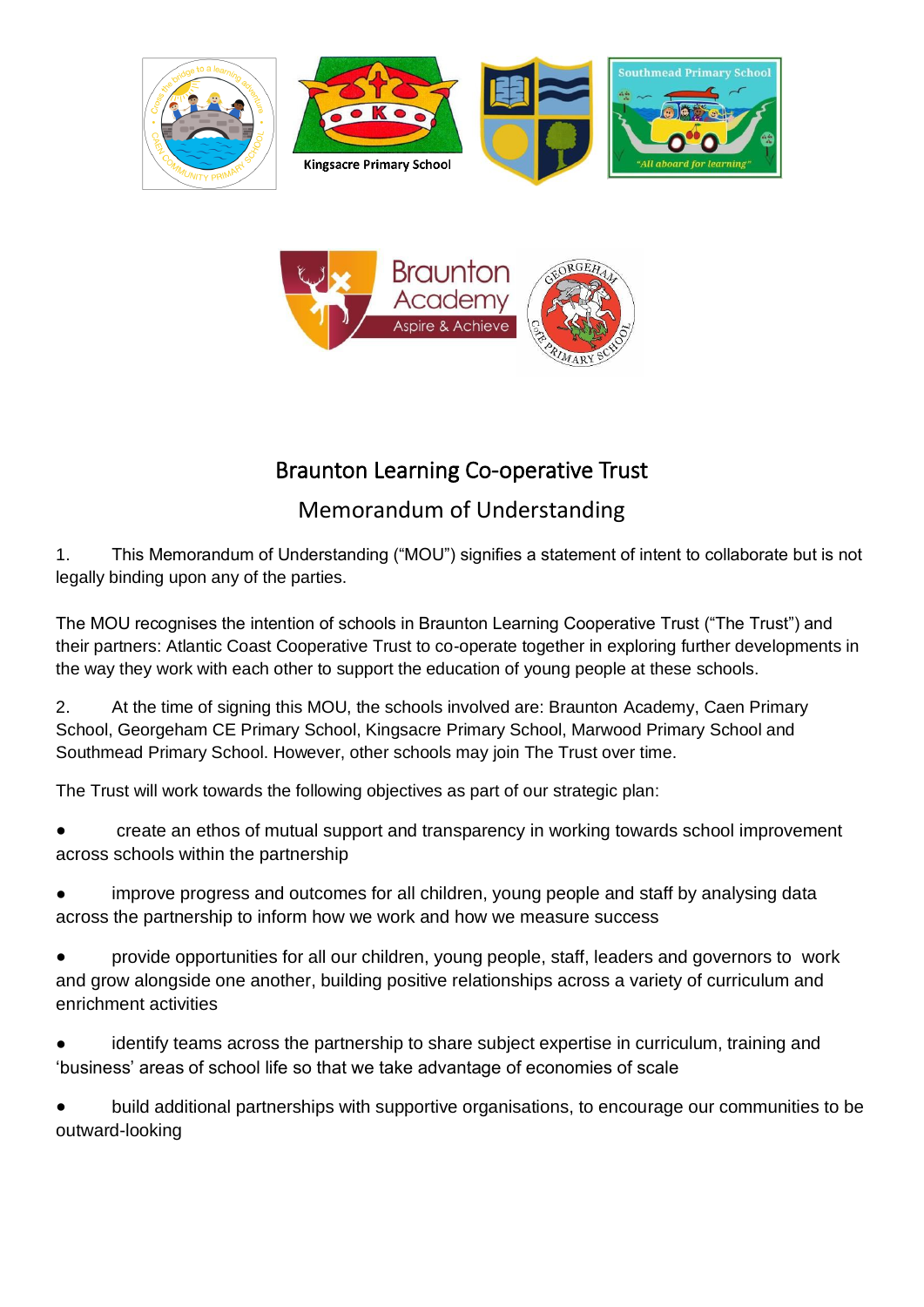3. The Trust will set itself clear priorities linked to these activities with a clear focus on raising standards of attainment, improving achievement and outcomes for children and young people, and working with our wider community to improve community cohesion. However, the overall responsibility for any school's performance continues to lie with that school's Governing Body.

4. In furtherance of this MOU each party will identify named person(s) within their organisation who shall be responsible for sharing and promoting the common interests of our Trust Schools and those of the Trust partners:

| Name of<br>school/partner   | Name of Trustee      | Role       | <b>Trust Governors</b> | Other key contact |
|-----------------------------|----------------------|------------|------------------------|-------------------|
|                             |                      |            |                        |                   |
| <b>Atlantic Coast</b>       | Jeremy Cooper        | Head       | N/A                    |                   |
| <b>Cooperative Trust</b>    |                      |            |                        |                   |
| <b>Braunton Academy</b>     | Mark Juby            | Chair      | N/A                    |                   |
|                             | Fay Bowler           | Head       |                        |                   |
| Caen Primary<br>School      | Sonia Grant          | Chair      | Laura Welburn          |                   |
|                             | Sam Page             | Head       | Sonia Grant            |                   |
| Georgeham CofE              | <b>Alison Smith</b>  | Chair      | N/A                    |                   |
| <b>Primary School</b>       | <b>Julian Thomas</b> | Head       |                        |                   |
| <b>Kingsacre Primary</b>    | <b>Briony Tuohey</b> | Chair      | <b>Briony Tuohey</b>   |                   |
| School                      | <b>Claire Cole</b>   | Head       | <b>Helen Potter</b>    |                   |
| Marwood Primary<br>School   | Liz Quick            | Chair      | Laurence Young         |                   |
|                             | Alun Dobson          | Head       | <b>Tom Barfield</b>    |                   |
| Southmead Primary<br>School | <b>Brad Bunyard</b>  | Foundation | <b>Sarah Nicholls</b>  |                   |
|                             |                      | Governor   | Margaret Robinson      |                   |
|                             | <b>Nick Plumb</b>    | Head       |                        |                   |

5. The Trust Board will have three further members who represent the views of parents/carers, staff and community organisations, elected from Braunton Learning Cooperative Trust Forum. They will be elected during 2021/2022 once the Forum has been established and is functioning effectively. Should a new Trust Partner be appointed after due consultation, then they will be entitled to nominate one Trust Board member. Should additional schools join The Trust they will be entitled to two Trust Board members – a nominee from the Governing Body and the Headteacher.

6. The Trust will be a charitable not for profit Trust, meeting the legal and other requirements as set out by the Department for Education (DfE). It will carry out its duties in relation to schools as set out by the DfE. The Trust will be legally established through a formal submission to the Charity Commission that will regulate its activities.

7. There is no requirement for The Trust to contribute financially to the schools or vice versa. However, any income generated by the Trust must only be used to support its charitable aims.

8. Trustees will be checked to ensure that they comply with DfE legislation. This screening will include a DBS check.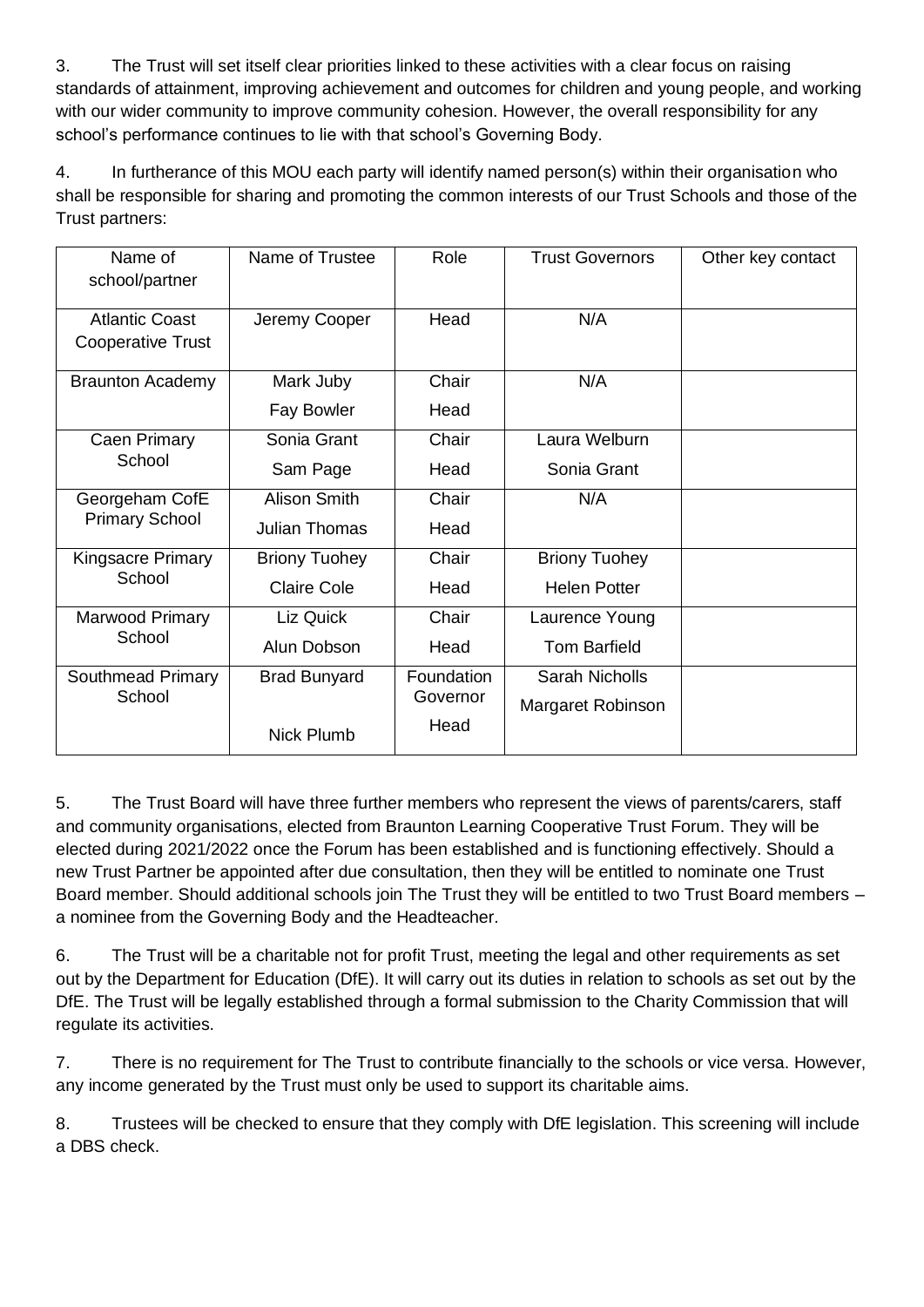9. The Trust will work with other people and organisations, as appropriate, in order to carry out its work.

10. The Trust Board will meet a minimum of three times a year in October, March and June. An Annual General Meeting (AGM) for all stakeholders to be held in October. In signing this MOU, Trust Board members are committing to making these meetings a high priority. A Chair from within The Trust Board will be elected at the Autumn Term Meeting. The Board will appoint administrative support to undertake the necessary paperwork associated with The Trust Board's work and report directly to the Chair. We hope to work together in a manner which means that voting is a rare event but on such occasions each Trust Board member has one vote and the Chair has a casting vote should a tie exist.

11. The Trust Board will appoint two Governors (a minority) onto each of The Trust Schools having regard for the specific needs of each school. The term of office for such Governors will normally be four years.

12. The contributions each partner organisation can bring to The Trust are outlined in the Appendix. These are not exhaustive lists but serve to illustrate ways of working and supporting our children and young people. This Memorandum of Understanding is a commitment on everyone's part to play an active role in sharing their skills, enthusiasm, knowledge and expertise willingly to support our educational and charitable aims.

13. The parties acknowledge that it is not possible in an agreement of this nature to make express provision for every potential issue that may arise. However, each party will, at all times, act in good faith and shall execute such further documents and perform and do such further acts and things as the other parties may reasonably request in writing in order to carry the provisions of this MOU into full effect in accordance with its spirit and intent.

14. This MOU shall be governed by and construed in all aspects in accordance with the English law and the parties agree to submit to the exclusive jurisdiction of the English Courts.

| Signatories: |             | On behalf of:                     |  |
|--------------|-------------|-----------------------------------|--|
| Signed:      | Print name: | Atlantic Coast Co-operative Trust |  |
| Signed:      | Print name: | <b>Braunton Academy</b>           |  |
| Signed:      | Print name: | Caen Primary School               |  |
| Signed:      | Print name: | Georgeham CofE Primary School     |  |
| Signed:      | Print name: | Kingsacre Primary School          |  |
| Signed:      | Print name: | Marwood Primary School            |  |